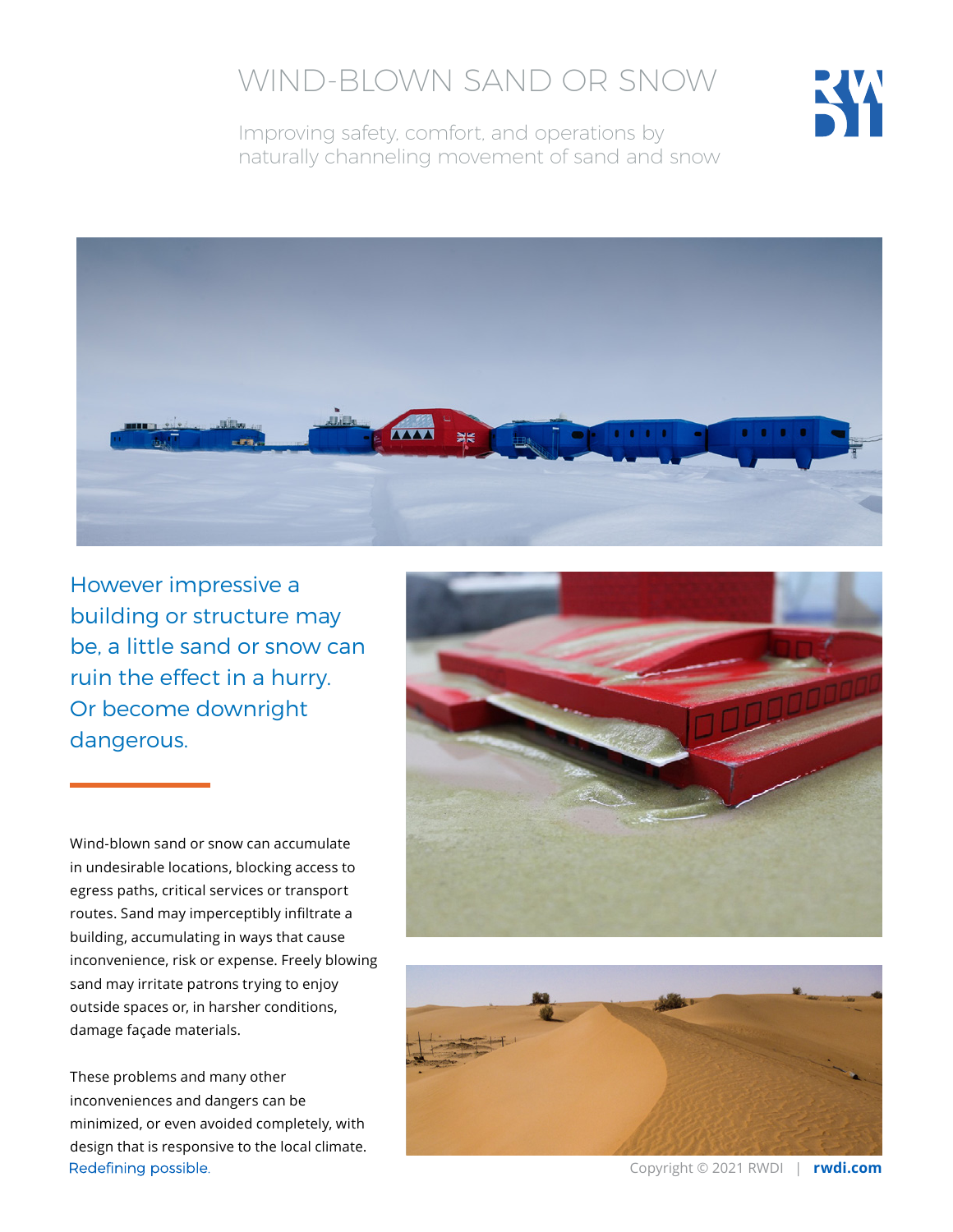## WIND-BLOWN SAND OR SNOW



#### **Our service**

We show you how to make the wind work for you, instead of against you, in the eternal struggle with sand or snow. Whether you are designing a new facility or experiencing challenges with an existing one, we'll help you find a solution that is more resilient to the effects of wind-blown snow or sand. We offer three exceptional resources in one organization: long experience, highperformance computational models and physical testing. Combined with our service focus, these tools help us find an answer for you quickly and efficiently.

We use our understanding of local wind patterns and meteorology to predict how particles will be picked up, carried and dropped by the wind near your structure. (In terms of the physics we use, sand and snow behave in the same way.) These consulting services show the zones that are prone either to drifts or to scour. We also understand internal building airflows and can assess the risk that snow or sand will infiltrate the building envelope through doors, windows or mechanical systems.

We work with you to interpret these results in order to answer your questions. For example, if building operations are of concern, we can determine how frequently snow will drift and where it will likely melt in a reasonable time. Or we can recommend landscaping or design adjustments to improve conditions in critical locations. In general, we help you arrive at a design that reduces the likelihood of inconvenience, operational problems and safety problems. Redefining possible.

### RWDI is a valuable partner to clients seeking to…

#### **Explore Innovations**

- Design highways and railways that remain accessible during sand- or snowstorms
- Select durable façade technologies in areas that may be more susceptible to damage from local conditions

#### **Create Opportunities**

• Lower operating costs by proactively exploiting the wind to keep critical areas clear

#### **Meet Challenges**

- Address undesired accumulations by modifying the architecture or site plan to improve building performance
- Ensure winter access to critical fuel and municipal facilities in far northern communities
- Minimize damage to sensitive equipment from sand infiltration

#### **Fulfill Expectations**

- Provide a comfortable experience for resort patrons by keeping blowing sand away from outdoor amenity spaces
- Keep emergency exits clear to ensure safe egress for building occupants
- Minimize slipping hazards for pedestrians